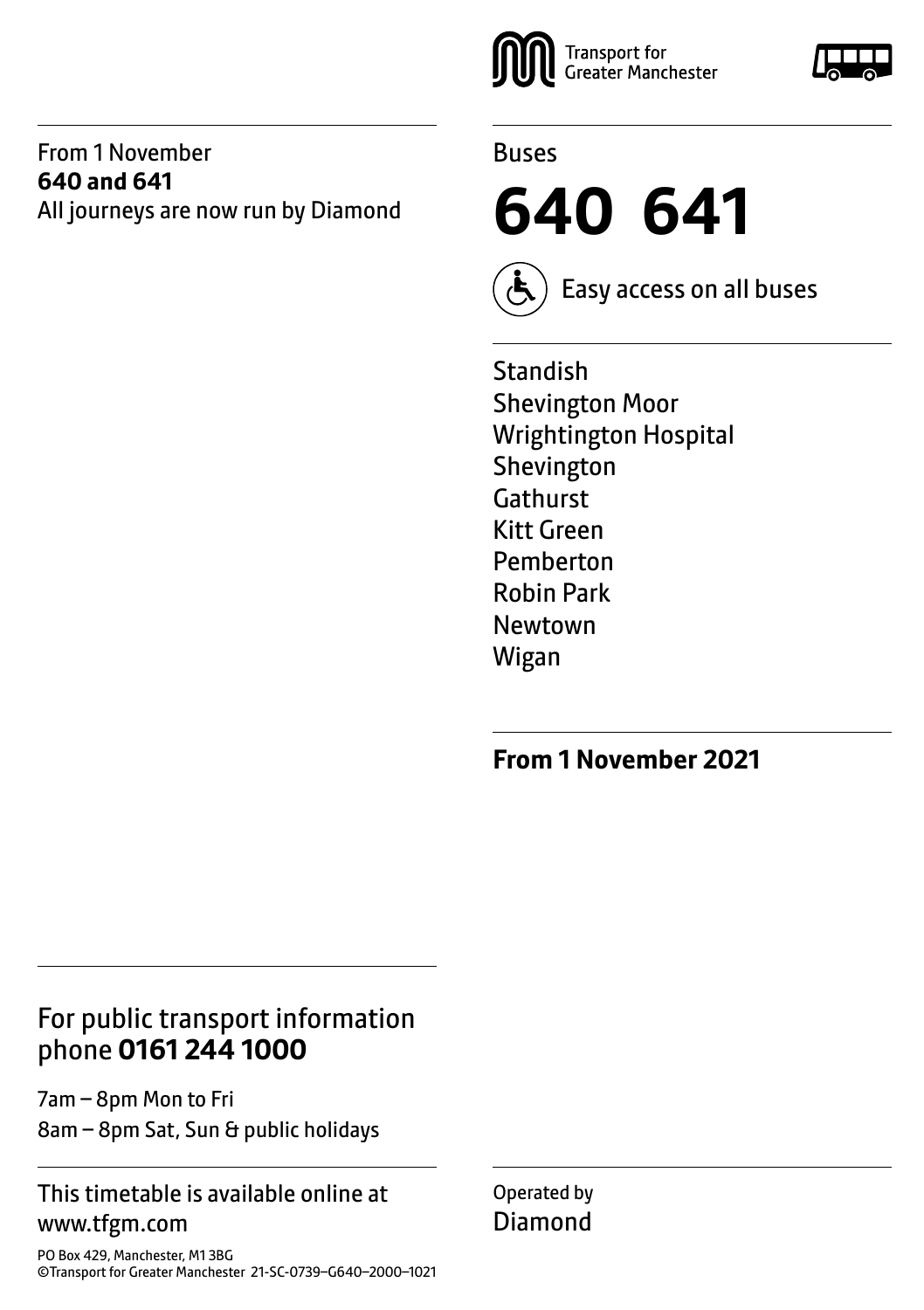## Additional information

## Alternative format

To ask for leaflets to be sent to you, or to request large print, Braille or recorded information phone 0161 244 1000 or visit www.tfgm.com

#### Easy access on buses



 Journeys run with low floor buses have no steps at the entrance, making getting on and off easier. Where shown, low floor buses have a ramp for access and a dedicated space for wheelchairs and pushchairs inside the bus. The bus operator will always try to provide easy access services where these services are scheduled to run.

## Using this timetable

Timetables show the direction of travel, bus numbers and the days of the week. Main stops on the route are listed on the left. Where no time is shown against a particular stop, the bus does not stop there on that journey. Check any letters which are shown in the timetable against the key at the bottom of the page.

## Where to find information about service changes

www.tfgm.com Bus station posters Leaflets from outlets.

## Tickets and information

Bus companies offer a range of tickets for use on their own buses. For travel on any service in the County, use System One tickets, including DaySaver. Travelshops provide tickets, information and journey planning advice on buses, trains and trams for work and pleasure.

## Using the 24 hour clock

Times are shown in four figures. The first two are the hour and the last two are the minutes.

0753 is 53 minutes past 7am 1953 is 53 minutes past 7pm



## Operator details

#### **Diamond**

Weston Street Bolton BL3 2AW Telephone 01204 937535 Email commentsdiamondbusnorthwest@rotala.co.uk www.diamondbuses.com

#### **Travelshops**

#### **Wigan Bus Station**

Mon to Fri 7am to 5.30pm Saturday 8.30am to 1.15pm and 2pm to 4pm Sunday\* Closed

\*Including public holidays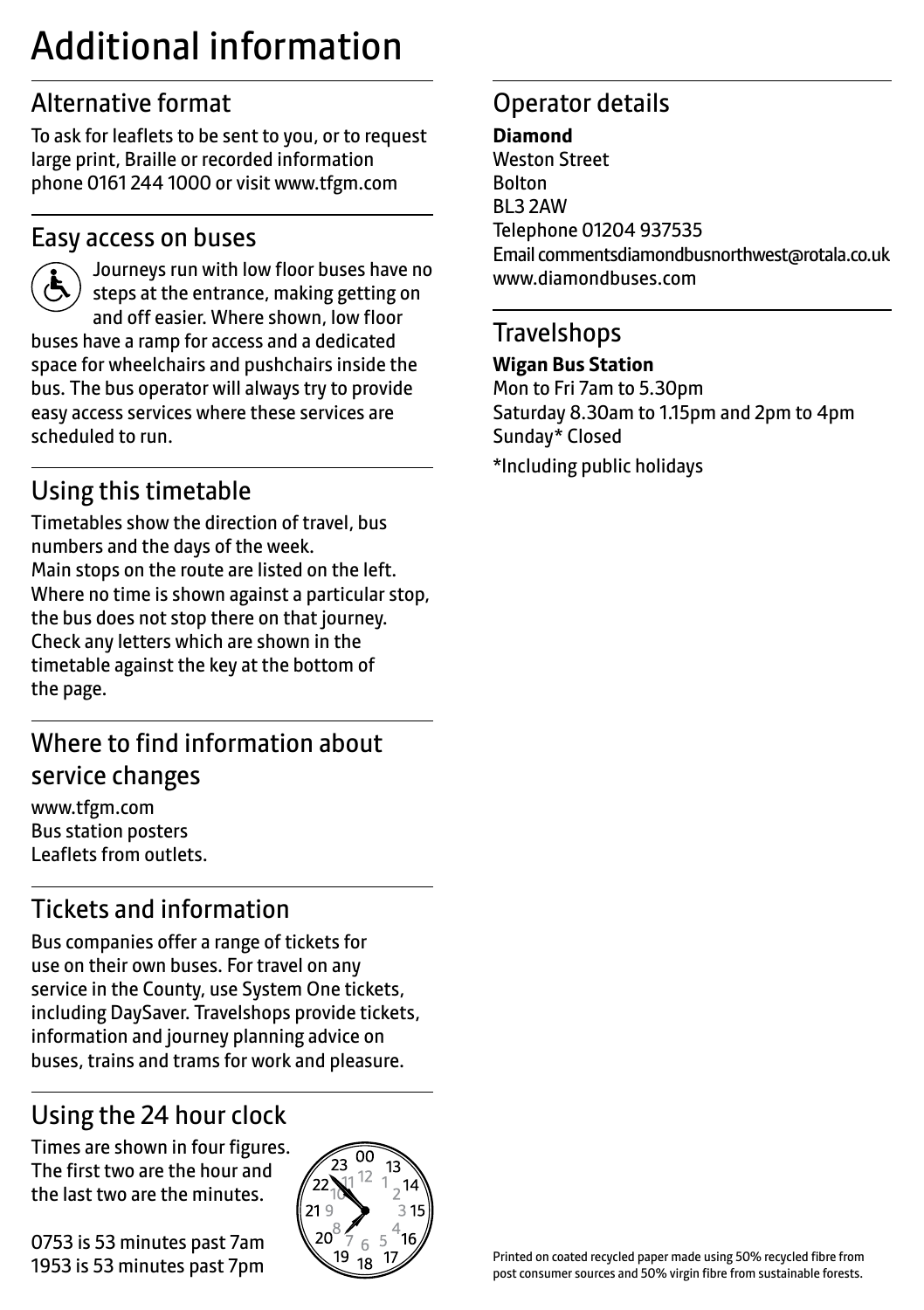# **640 641**



- passengers can get on or off the bus wherever it is safe
- Train line
- EЗ Direction of travel
- Bus station/connection point
- Train station
- $\blacksquare$  Hospital
- 640Terminus

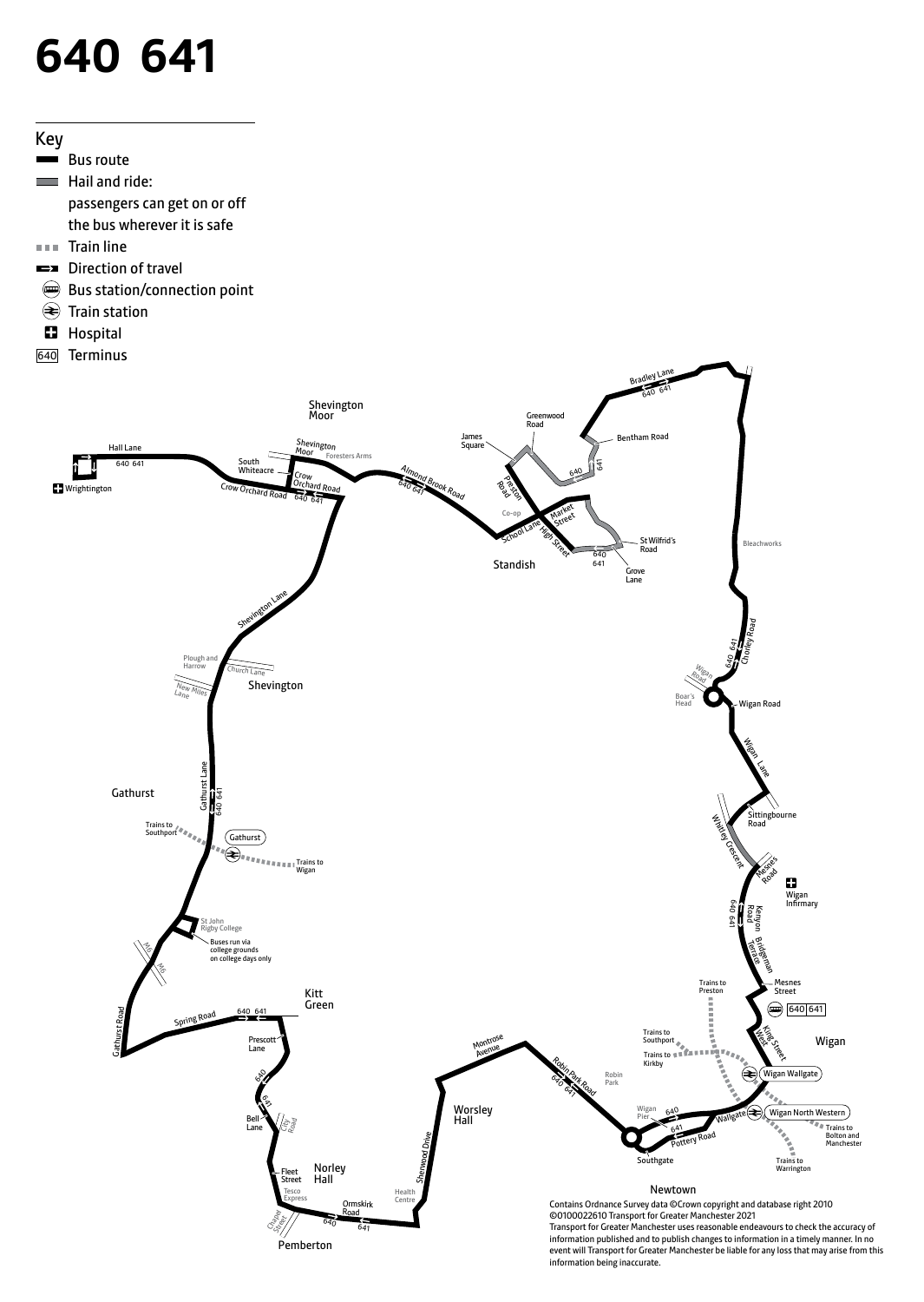| <b>Mondays to Fridays</b> |  |  |  |
|---------------------------|--|--|--|
|---------------------------|--|--|--|

| Wigan, Bus Station                     | 0628 | 0752 | 0900 |       | 1400 | 1500 | 1600 | 1710 | 1810 |  |
|----------------------------------------|------|------|------|-------|------|------|------|------|------|--|
| Standish, Boar's Head                  | 0637 | 0802 | 0910 |       | 1410 | 1510 | 1610 | 1720 | 1820 |  |
| <b>Worthington Park</b>                | 0640 | 0805 | 0913 |       | 1413 | 1513 | 1613 | 1723 | 1823 |  |
| Worthington, Crown Hotel               | 0645 | 0810 | 0918 |       | 1418 | 1518 | 1618 | 1728 | 1828 |  |
| Bentham Road/Greenwood Road            | 0648 | 0813 | 0921 |       | 1421 | 1521 | 1621 | 1731 | 1831 |  |
| Standish, Pole Street                  | 0652 | 0817 | 0925 | and   | 1425 | 1525 | 1625 | 1735 | 1835 |  |
| St Wilfrid's Road/Grove Lane           | 0654 | 0819 | 0927 | every | 1427 | 1527 | 1627 | 1737 | 1837 |  |
| Standish, Dog and Partridge            | 0657 | 0822 | 0930 | hour  | 1430 | 1530 | 1630 | 1740 | 1840 |  |
| <b>Shevington Moor, Foresters Arms</b> | 0701 | 0826 | 0934 | until | 1434 | 1534 | 1634 | 1744 |      |  |
| Wrightington Hospital                  | 0706 | 0832 | 0939 |       | 1439 | 1540 | 1640 | 1750 |      |  |
| Shevington, Plough and Harrow          | 0715 | 0842 | 0948 |       | 1448 | 1552 | 1652 | 1759 |      |  |
| Kitt Green, Spring Road                | 0722 | 0849 | 0955 |       | 1455 | 1559 | 1659 |      |      |  |
| Pemberton, Chapel Street               | 0729 | 0856 | 1003 |       | 1503 | 1607 | 1707 |      |      |  |
| Pemberton, Health Centre               | 0732 | 0859 | 1006 |       | 1506 | 1615 | 1715 |      |      |  |
| Wigan, Bus Station                     | 0744 | 0911 | 1018 |       | 1518 | 1627 | 1727 |      |      |  |

#### **Saturdays**

| Wigan, Bus Station                     |      | 0900 |       | 1600 | 1700 | 1800 |  |
|----------------------------------------|------|------|-------|------|------|------|--|
| Standish, Boar's Head                  |      | 0910 |       | 1610 | 1710 | 1810 |  |
| <b>Worthington Park</b>                |      | 0913 |       | 1613 | 1713 | 1813 |  |
| Worthington, Crown Hotel               |      | 0918 |       | 1618 | 1718 | 1818 |  |
| Bentham Road/Greenwood Road            |      | 0921 |       | 1621 | 1721 | 1821 |  |
| Standish, Pole Street                  |      | 0925 | and   | 1625 | 1725 | 1825 |  |
| St Wilfrid's Road/Grove Lane           |      | 0927 | every | 1627 | 1727 | 1827 |  |
| Standish, Dog and Partridge            |      | 0930 | hour  | 1630 | 1730 | 1830 |  |
| <b>Shevington Moor, Foresters Arms</b> | 0820 | 0934 | until | 1634 | 1734 |      |  |
| Wrightington Hospital                  | 0825 | 0939 |       | 1639 | 1739 |      |  |
| Shevington, Plough and Harrow          | 0834 | 0948 |       | 1648 | 1748 |      |  |
| Kitt Green, Spring Road                | 0841 | 0955 |       | 1655 |      |      |  |
| Pemberton, Chapel Street               | 0849 | 1003 |       | 1703 |      |      |  |
| Pemberton, Health Centre               | 0852 | 1006 |       | 1706 |      |      |  |
| Wigan, Bus Station                     | 0904 | 1018 |       | 1718 |      |      |  |

Bus 640 does not run on Sundays or public holidays. Bus 640 runs via St John Rigby College grounds on college days only

Bus 640 is provided with the financial support of Transport for Greater Manchester

& - All bus 640 journeys are run using easy access buses. See inside front cover of this leaflet for details